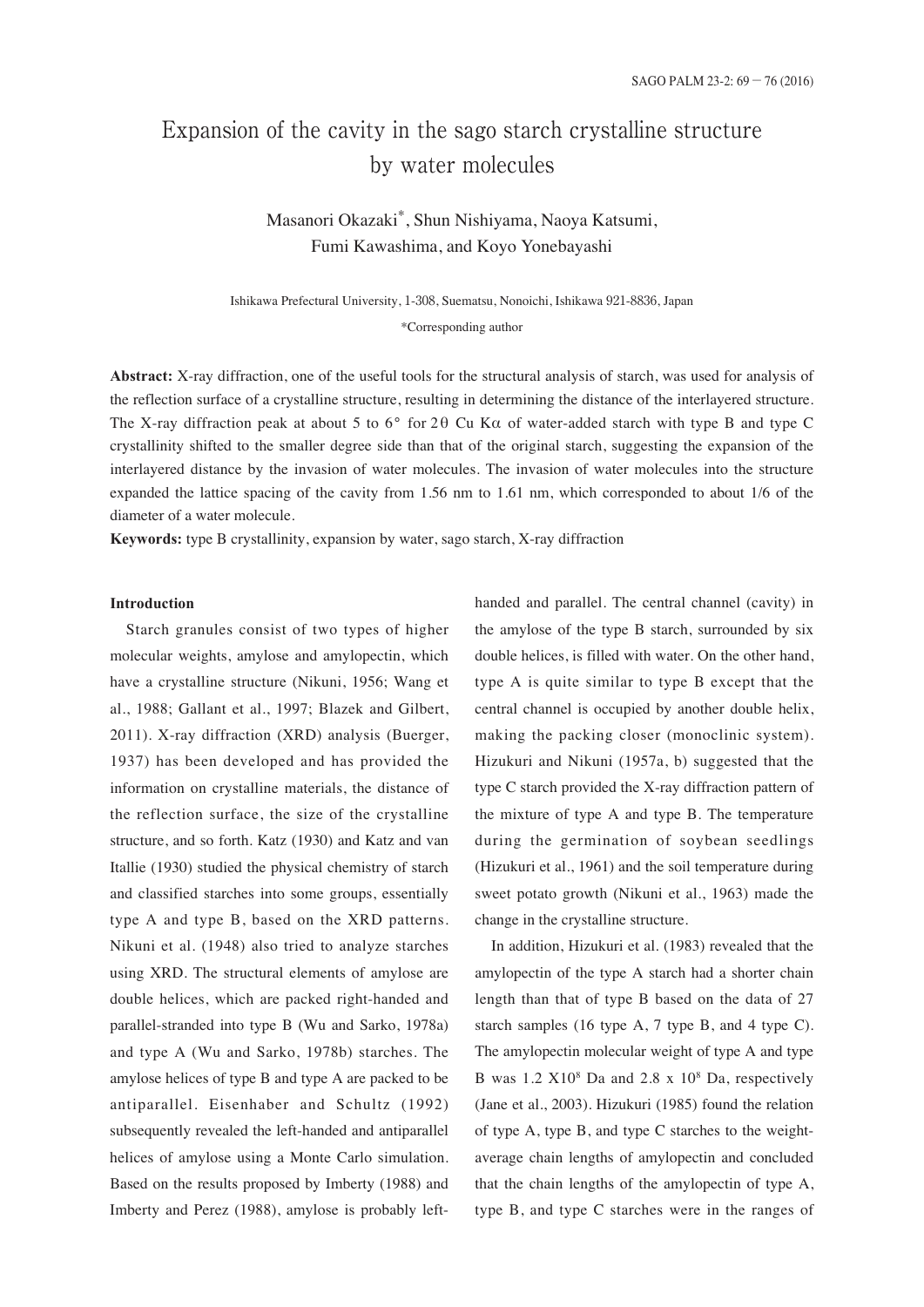23–29 Degrees of polymerization (DP), 30–44 DP, and 26–29 DP, respectively. The schematic model for the arrangement of amylopectin in potato starch was proposed by Oostergetel and van Bruggen (1993). They insisted that the 5 nm crystalline lamella contains double helical linear segments. The crystallites are packed into a continuous network consisting of left-handed helices packed in a tetragonal array. Four amylopectin molecules are projected into one of the helices. Meanwhile, Kozlov et al. (2007) proposed schematic amylose localization in the amylopectin clusters of potato starch by the joint analysis of the small-angle X-ray scattering and differential scanning calorimetry technique.

The physicochemical, rheological, and structural characteristics of sago starch have been studied from the perspectives of home economics, cookery science, and the starch industry (Takahashi et al., 1981; Yatsugi, 1986; Takahashi, 1986; Oya and Takahashi, 1987a; Oya and Takahashi, 1987b; Oya et al., 1990; Takahashi and Hirao, 1992; Takahashi and Hirao, 1994; Fasihuddin and Williams, 1999; Fasihuddin et al., 1999; Hamanishi et al., 2000b; Sopade and Kiaka, 2001; Hamanishi et al., 2002; Hirao et al., 2002; Hirao and Igarashi, 2002; Md Zaidul et al., 2003; Konuma et al., 2012; Odeku, 2013; Singh and Nath, 2013). The characteristics of native, modified, and resistant starches from sago have been elucidated by Takeda et al. (1989), Gernat et al. (1990, 1993), Cui and Oates (1999), Wattanachant et al. (2002), Leong et al. (2007), Karim et al. (2008), and Yaacob et al. (2001). Polnaya et al. (2013) studied the effects of phosphorylation and cross-linking on the sago starch structure, and Pukkahuta and Varavinit (2007) found the structure transformation by heat moisture and osmotic pressure. In recent years, Ratnam et al. (2003) reported the production of ethanol from sago starch. Ismal and Zaaba (2012) made plastic film from sago starch, and Watanabe and Ohmi (1997) reported the thermoplasticization of acetylated sago residue after the extraction of starch.

The XRD for analyzing the structure of sago starch

was used by Takahashi et al. (1981), Kawabata et al. (1984), and Yatsugi (1986) to compare to those of corn, potato, mung bean, cassava, and arrowroot. Yatsugi (1986) reported that four sago starch samples collected from East and West Malaysia did not show the difference in the XRD patterns, although four sago starch samples remarkably indicated the difference in the first and fourth peaks of XRD patterns.

Starch scientists should look at the clear peak at around  $5^{\circ}$  of Cu K $\alpha$  among several sharp peaks, because the lower peak angle has scarce peak piling. The reflection peaks at a lower angle hold the important information on starch structure.

The XRD pattern of sago starch at various portions of the trunk at different growth stages (9 to 14.5 years after transplanting) and the relative crystallinity of sago starch corrected by the internal standard of CaF2, ranging from 22 to  $40^\circ$ , have been reported (Hamanishi et al., 1999; Hamanishi et al., 2000). Fasihuddin et al. (1999), Okazaki et al. (2010), and Yaacob et al. (2011) also reported that sago starch showed the peak at around 5° of X-ray diffraction.

Recently, Polnaya et al. (2013) revealed that native sago starch from Indonesia was characterized by a weak diffraction peak at  $2\theta = 5.67^{\circ}$  and broad peaks at  $2\theta = 15.30^{\circ}$ , 17.12°, 18.08°, and 23.46°, which indicated the type C starch. Uthumporn et al. (2014) also showed that the XRD patterns of sago starch at different growth stages from Malaysia were type C. However, the XRD analysis of sago starch was not sufficient to show an understanding of the sago starch structure during wet and dry processes.

The structural changes of starch accompanied by the addition of water molecules have been studied using <sup>1</sup> H NMR (Mousseri et al., 1974; Botlan et al., 1998; Tang et al., 2000). Generally, however, the sensitivity of NMR for the behavior of water molecules is still low compared to other analytical methods. The determination of water molecule dynamics in starch by <sup>1</sup>H NMR, therefore, faced the limitation derived from the sensitivity of NMR, whereas X-ray diffraction is a useful tool for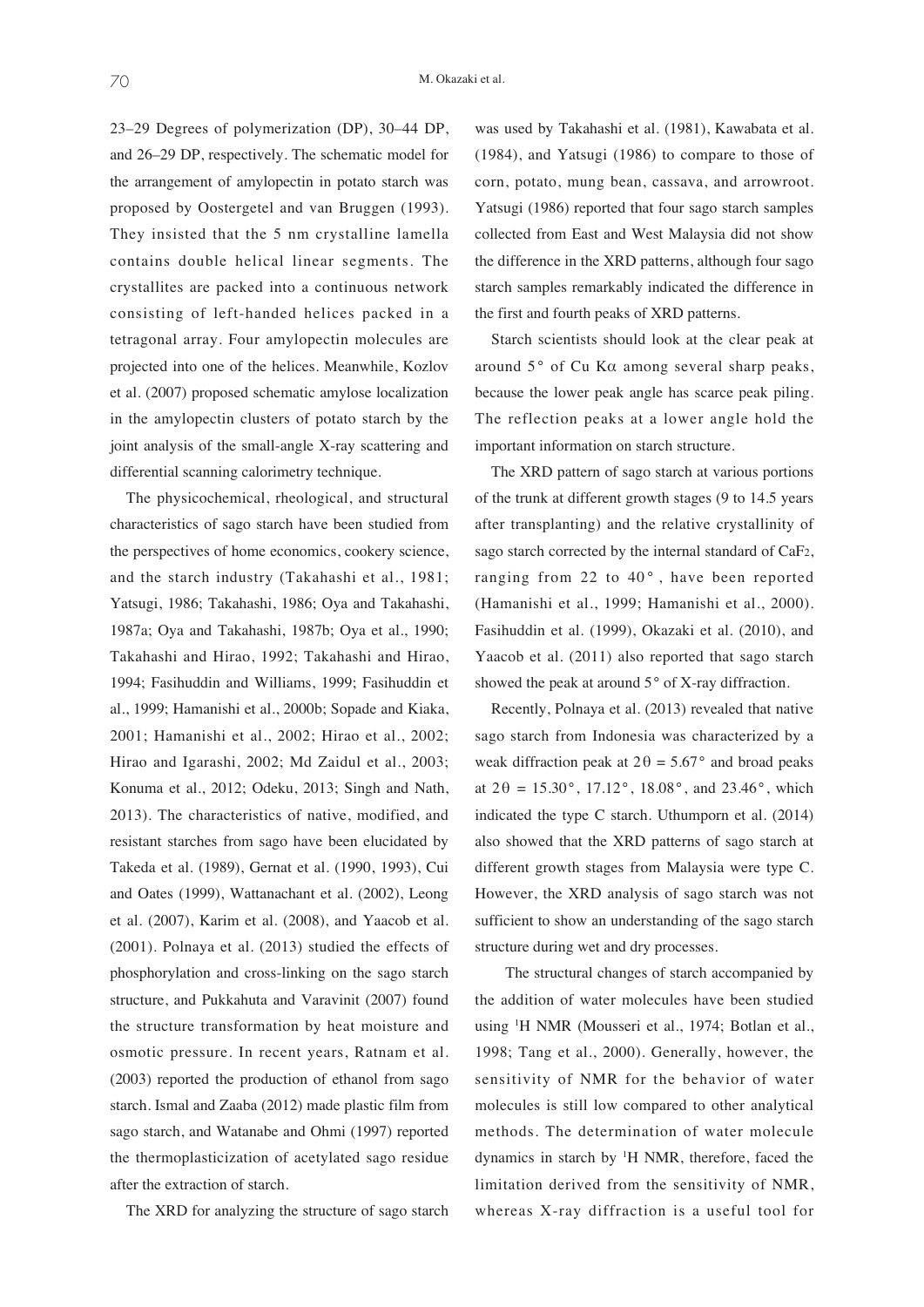analyzing the expansion and shrinkage of the starch structure at the nanometer level with the invasion of water molecules. Hizukuri and Nikuni (1957a) reported that the full width at half maximum became larger upon increasing the water content from 10.5 to 47.5%, which indicated a decrease in the crystallinity index (Katsumi et al., 2014). However, the XRD analysis of the type C starch (for example, sago starch) was not sufficient to understand the flexibility of the starch structure during wet and dry processes.

In this study, we attempt to expand and shrink the channel (cavity) space surrounding the six double helices of type B and type C starches using water molecules through the peak shifting at around 5 to 6° of X-ray diffraction.

### **Materials and Methods**

#### **1. Starch samples**

Sago starches were collected from Leyte in the Philippines in 2006. The sago starch from the log was extracted by macerating the pith in water in a blender. The starch was separated from the pulp by squeezing the pulp in a cotton cloth and then air-dried. The potato starch was from Miyazawa Pharmaceutical Co., Ltd.

#### **2. Addition of water to starch samples**

About 2.0 g of the samples was added to 1.5 mL Milli-Q water and heated in a water bath for 10 min at  $40^{\circ}$  C. The moisture content of starch samples was determined using the semi-micro balance (Sartorius CPA224S) before and after the addition of water to starch samples in the small glass container.

# **3. XRD and curve fitting**

The X-ray identification was carried out using an X-ray diffractometer (Mini Flex, Rigaku) operating at 30 kV and 15 mA. Copper (Cu) Kα radiation was

used with a nickel filter. The scanning speed was recorded at 2° min-1 . The operation angle was 3 to 45° for 2θ. XRD data were treated with the Lorentz polarization factor correction, the scattering factor correction, and the absorption factor correction (Rigaku, 1962). After those corrections, the smoothing treatment was performed using a weighted mean method (smoothing number: 11). The background subtraction was done using the Sonneveld–Visser method (peak width: 0.25; threshold intensity: 0.01), and the curve fitting was introduced in the diffraction angle at 4 to 7°. Curve fitting was carried out with Gauss function using PeakFit version 4.12 (SeaSolve Software Inc.). An Xray diffraction crystalline index (CI) for powder was carried out by height and the full width at half maximum (FWHM) of the third b (3b) and fourth a (4a) peaks after the correction and wave-form separation (Katsumi et al., 2014).

#### **Results**

#### **1. XRD pattern of sago starch**

The water content of native starch samples was 14% for sago and 16% for potato. The wide-angle XRD patterns of native sago and potato starch samples are shown in Fig. 1. The peaks at around  $5.6^{\circ}$  $(1.58 \text{ nm})$ , the double peak at 17  $(0.52 \text{ nm})$  and 18°



**Fig. 1.** X-ray diffraction pattern of starch samples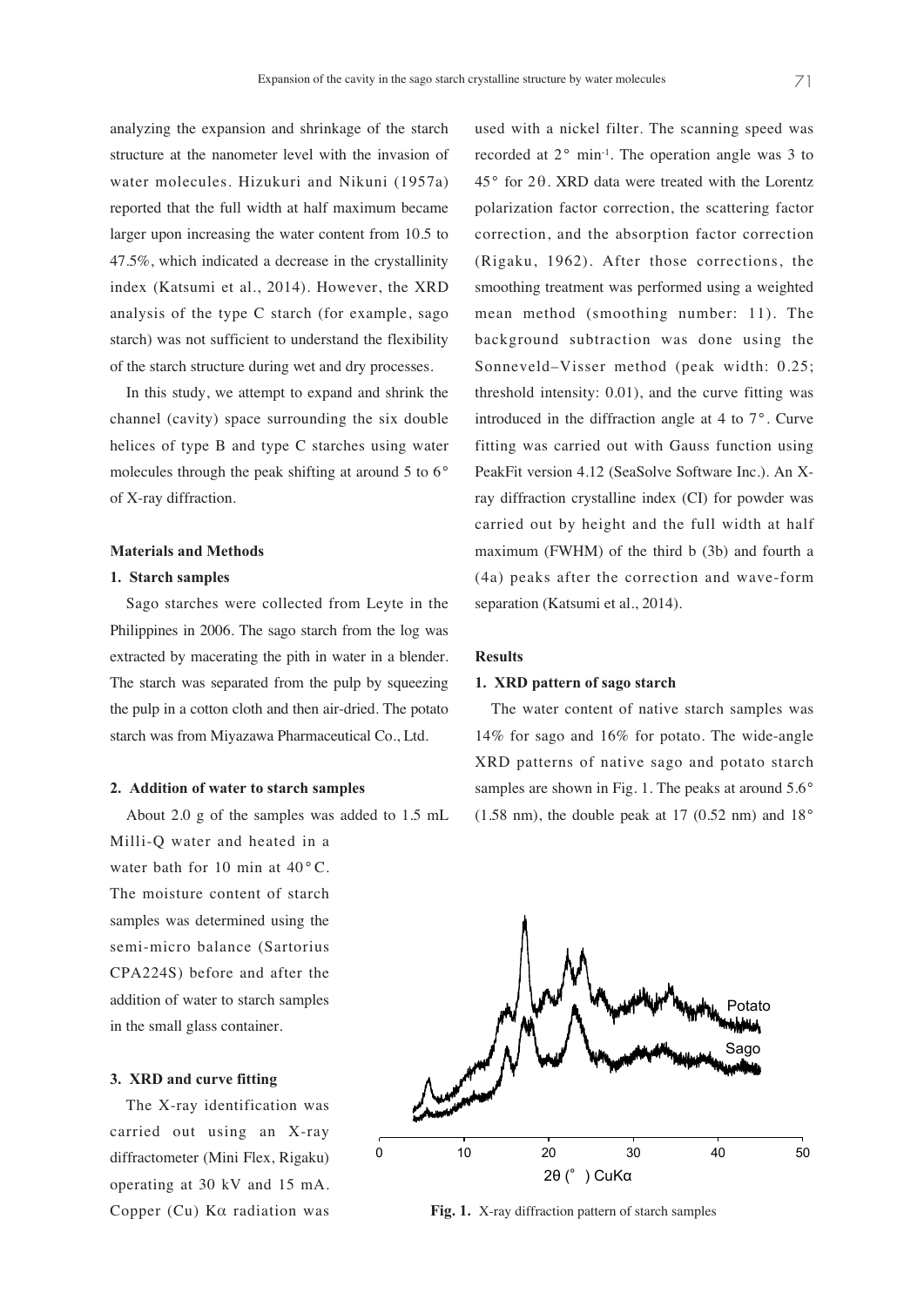$(0.49 \text{ nm})$ , and the peak at  $23^{\circ}$   $(0.39 \text{ nm})$  of sago starch showed type C crystallinity, which held the diffraction characteristics of a type A and type B mixture (Hizukuri and Nikuni, 1957b). This coincided with the result of Katsumi et al. (2014). Meanwhile, potato starch provided the peak at around 5.6° and  $17^{\circ}$  and the double peak at  $22^{\circ}$  (0.40 nm) and  $24^{\circ}$ (0.37 nm), which showed the characteristics of type B crystallinity (Cairns et al., 1997) (Fig. 1). Potato starch clearly showed the peak at around 5.6°, which was derived from the cavity diameter of the structure.

The CI value determined by the peak of 3b and 4a was 609 for native sago starch (type C) and 879 for native potato starch (type B) (Katsumi et al., 2014). There was no significant difference in CI values before and after the presence of additional water in this study.

## **2. Expansion of sago starch lattice by water molecules**

The XRD peak at about 5 to  $6^{\circ}$  for 2 $\theta$  of wateradded starch shifted to a smaller degree than that of the original starch, suggesting the expansion of the distance by the invasion of water molecules (Fig. 2). Invasion of the water molecules into the structure of sago starch (Fig. 2 (a)) expanded the lattice spacing from 1.56 nm to 1.61 nm, which corresponded to about 1/6 of the diameter of a water molecule. Potato starch (Fig. 2 (b)) expanded the lattice spacing from 1.50 nm to 1.58 nm by the invasion of water molecules inside the starch structure. Potato starch (type B) showed larger expansion than did sago starch (type C), as much as 1.6 times.

#### **Discussion**

#### **1. Behavior of water molecule in starch granule**

The water saturation in the cavity of the type B starch gave rise to a 1.58-nm interlayer distance in the double helical structure (Blazek and Gilbert, 2011), which reached the full interlayer distance between the double helix structure. Sago starch shows the type A starch mixed with the type B starch as an accessory.



**Fig. 2.** X-ray diffraction pattern of sago (a) and potato (b) starches The curve fitting was carried out with a Gauss function using PeakFit Version 4.12 (Sea Solve Software Inc., Framingham, MA, USA).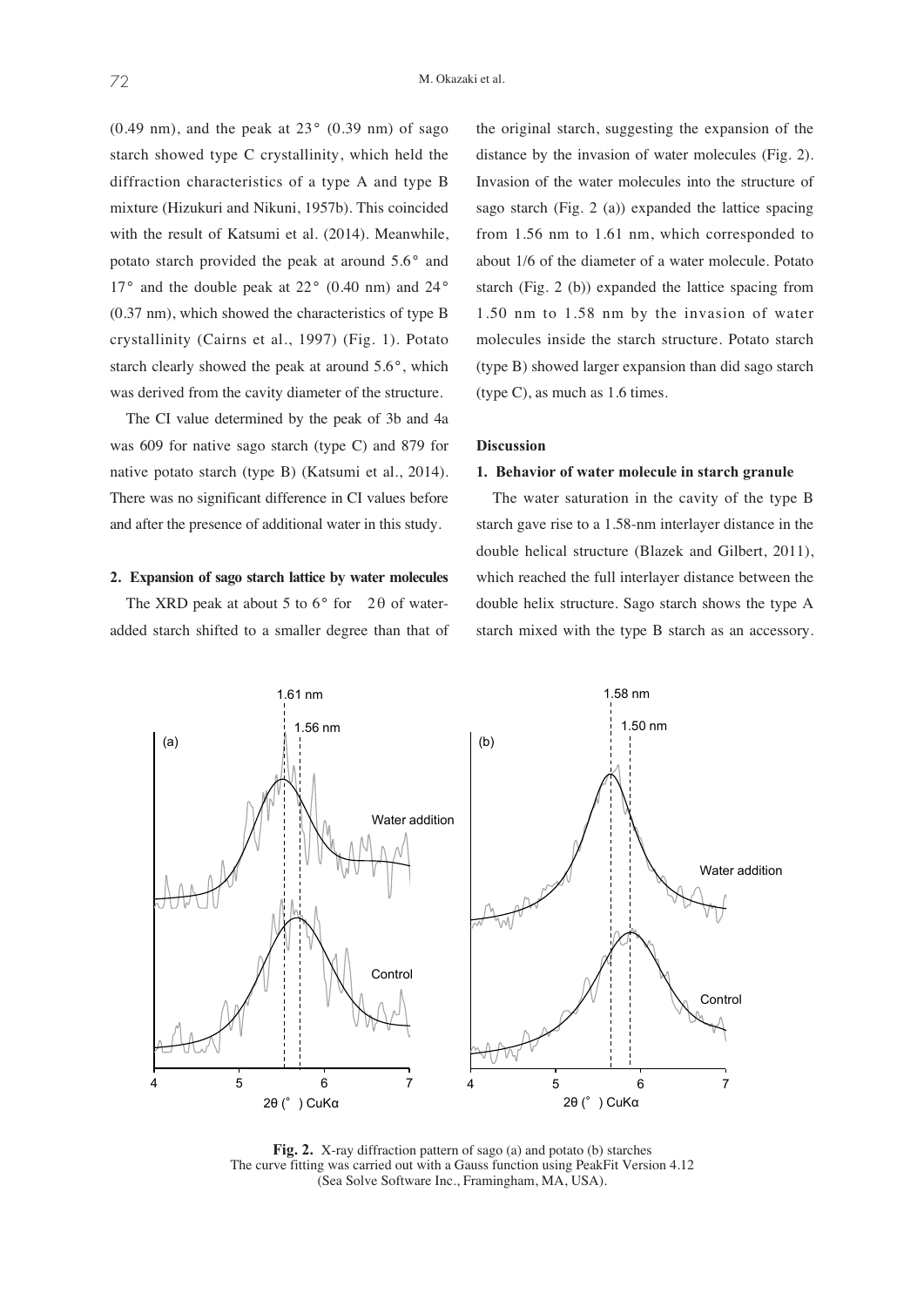Even though sago starch gave a small amount of the type B starch, the expansion of the interlayer distance by the invasion of water molecules occurred.

# **2. Flexibility of the starch structure with water molecule invasion**

A recent review of the starch structure focused the macromolecular conformation of starch. Kozlov et al. (2007) revealed that amylose chains were located in the amorphous lamella of amylopectin. Oostergetel and van Bruggen (1993) proposed the three dimensions of amylopectin molecules and illustrated that the crystalline layers containing the double helical linear segments in the amylopectin molecules formed a continuous network consisting of the lefthanded helices packed in a tetragonal array. Imberty and Perez (1988) revealed the presence of 36 water molecules per unit in the amylose structure of the type B starch, and the addition of water to starch in this study caused the expansion of the interlayer distance from 1.56 to 1.61 nm, which corresponded to about 1/6 of the diameter of a water molecule. This indicates the flexibility of the type C sago starch structure with regard to adding water molecules as well as that of the type B potato starch.

#### **Conclusion**

The XRD shows that sago starch has type C crystallinity (containing type A and type B) and exhibits the expansion of the cavity by the invasion of water molecules. These structural characteristics of sago starch provide appropriate water-holding properties as dusting flour for noodles (Hirao, 2015) on the basis of the invasion of water molecules into the cavity of the type B and type C structures of starch.

# **References**

Blazek, J. and E. P. Gilbert 2011 Application of small-angle X-ray and neutron scattering techniques to the characterization of starch structure: A review. Carbohydrate Polymers 85: 281-293.

- Boltan, D., L., Y. Rugraff, C. Martin and P. Colonna 1998 Quantitative determination of bound water in wheat starch by time domain NMR spectroscopy. Carbohydrate Research 308: 29-36.
- Buerger, M. J. 1937 The X-ray determination of lattice constants and axial ratios of crystals belonging to the oblique systems. Journal of Mineralogical Society of America 22: 416-435.
- Cairns, P., T. Ya. Bogtracheva, S. G. Ring, C. L. Hedley and V. J. Morris 1997 Determination of the polymorphic composition of smooth pea starch. Carbohydrate Polymers 32: 275-282.
- Cui, R. and C. G. Oates 1999 The effect of amyloselipid complex formation on enzyme susceptibility of sago starch. Food Chemistry 65: 417-425.
- Eisenhaber, F. and W. Schltz 1992 Monte-carlo simulation of the hydration shell of double-helical amylose: a left-handed antiparallel double helix fits best into liquid water structure. Biopolymers 32: 1643-1664.
- Fasihuddin, B. A. and P. A. Williams 1999 Effect of sugars on the thermal and rheological properties of sago starch. Biopolymers 50: 401-411.
- Fasihuddin B A., P. A. Williams, J.-L. Doublier, S. Durand and A. Buleon 1999 Physico-chemical characterisation of sago starch. Carbohydrate Polymers 38: 361-370.
- Gallant, D. J., B. Bouchet and P. M. Baldwin 1997 Microscopy of starch: Evidence of a new level of granule organization. Carbohydrate Polymers 32: 177-191
- Gernat, C., S. Radosta, G. Damaschun and F. Schierbaum 1990 Supramolecular structure of legeme starches revealed by X-ray scattering. Starch/Stärke 42: 175-178
- Gernat, C., S. Radosta, H. Anger and G. Damaschun 1993 Crystalline parts of three different conformations detected in native and enzymatically degraded starches Starch/Stärke 45: 309-314.
- Hamanishi, T., T. Hatta, F. S. Jong, S. Takahashi, and K. Kainuma 1999 Physicochemical properties of starches obtained from various parts of sago palm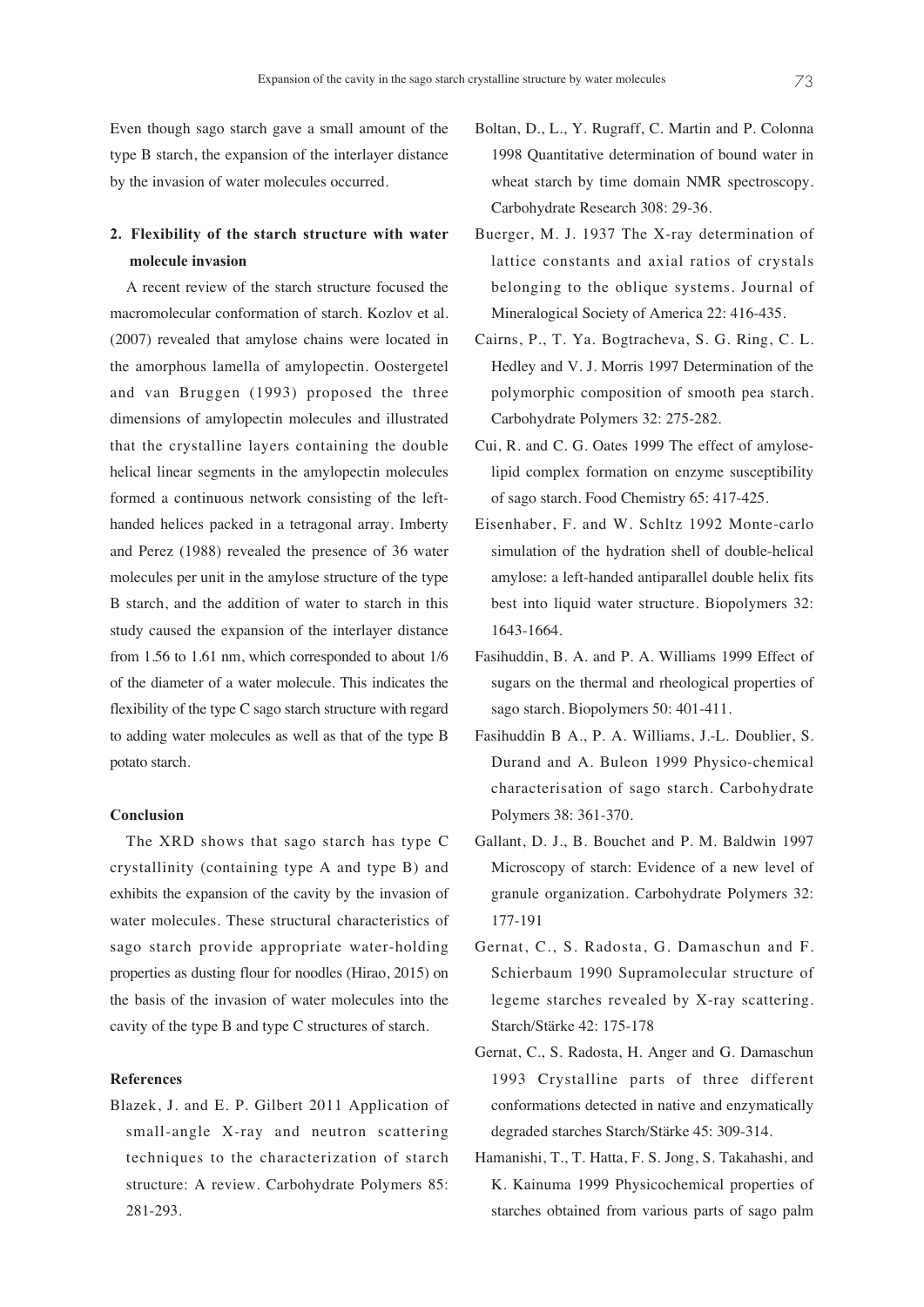trunks at different growth stages. Journal of Applied Glycosicence 46: 39-48 (in Japanese).

- Hamanishi, T., T. Hatta, F. S. Jong, K. Kainuma and S. Takahashi 2000a The relative crystallinity, structure and gelatinization properties of sago starches at different growth stages. Journal of Applied Glycosicence 47: 335-341 (in Japanese).
- Hamanishi, T., N. Wakamatsu, K. Kainuma and S. Takahashi 2000b Retrogradation of sago starch gel with high starch concentration. Journal of Cookery Science of Japan 33: 326-332 (in Japanese).
- Hamanishi T., K. Hirao, Y. Nishizawa, H. Sorimachi, K. Kainuma and S. Takahashi 2002 Physicochemical properties of sago starch compared with various commercial starches. *In*: New Frontiers of Sago Palm Studies. (Kainuma, K., M. Okazaki, Y. Toyoda and J. E. Cecil eds.) Universal Academy Press (Tokyo) 289-292.
- Hirao, K. 2015 Sago starch uses in Japan. *In*: The Sago Palm, (The Society of Sago Palm Studies ed.) Kyoto University Press (Kyoto) 261.
- Hirao, K., T. Hamanishi, K. Igarashi and S. Takahashi 2002 Effect of the ingredient ratio of sago starch, soybean protein isolate and soybean oil on the physical properties and sensory attributes of blanc mange. Journal of the Japan Society of Home Economics 53: 659-669 (in Japanese).
- Hirao, K. and K. Igarashi 2002 The effects of the starch content in rats diets on serum and liver lipid and oxidant levels. *In*: New Frontiers of Sago Palm Studies, (Kainuma, K., M. Okazaki, Y. Toyoda and J. E. Cecil eds.) Universal Academy Press (Tokyo) 275-278.
- Hizukuri, S. and J. Nikuni 1957a X-ray diffractometric studies on starches. I. Journal of the Agricultural Chemical Society of Japan 31: 371-374 (in Japanese).
- Hizukuri, S. and J. Nikuni 1957b X-ray diffractometric studies on starches. II. Structure of "C"-type crystallite. Journal of the Agricultural Chemical Society of Japan 31: 525-527 (in Japanese).
- Hizukuri, S. M. Fujii and J. Nikuni 1961 Effect of

temperature during germination on the crystalline type of starch in soybean seedling. Nature 192: 239-241.

- Hizukuri, S., Kaneko, T. and Takeda, Y. 1983 Measurement of the chain length of amylopectin and its relevance to the origin of crystalline polymorphisum of starch granules. Biochimica et Biophysica Acta 760: 188-191
- Hizukuri, S. 1985 Relationship between the distribution of the chain length of amylopectin and the crystalline structure of starch granules. Carbohydrate Research 141: 295-306.
- Imberty, A., H. Chanzy, S. Perez, A. Buleon and V. Tran 1988 The double-helical nature of the crystalline part of A-starch. Journal of Molecular Biology 201: 365-378.
- Imberty, A. and S. Perez 1988 A revisit to the threedimensional structure of B-type starch. Biopolymers 27: 1205-1221.
- Ismail, H. and N. F. Zaaba 2012 Tensile properties, degradation behavior, and water absorption of sago starch plastic films. Journal of Vinyl and Additive Technology 18: 235-240.
- Jane, J. L., Z. Ao, S. A. Duvik, M. Wiklund and S. H. Yoo 2003 Structures of amylopectin and starch granules: How are they synthesized ?. Journal of Applied Glycoscience 50: 167-172.
- Karim, A. A., A. P. L. Tie, D. M. A. Manan and I. S. M. Zaidul 2008 Starch from sago (*Metroxylon sagu*) palm tree- Properties, prospects, and challenges as a new industrial source for food and other uses. Food Science and Food Safety 7: 215-228.
- Katsumi, N., M. Okazaki, K. Yonebayashi, F. Kawashima, S. Nishiyama and T. Nishi New proposal for "crystalline index" of starch, SAGO PALM 22: 25-30.
- Katz, J. R. 1930 Abhandlungen zur Physikalischen Chemie der Stärke und der Brotbereitung. I. Uber die Anderungen im Rontgenspektrum der Starke beim Backen und beim Altbackenwerden des Brotes, Zeitschrift für Physikalische Chemie A150: 37-59.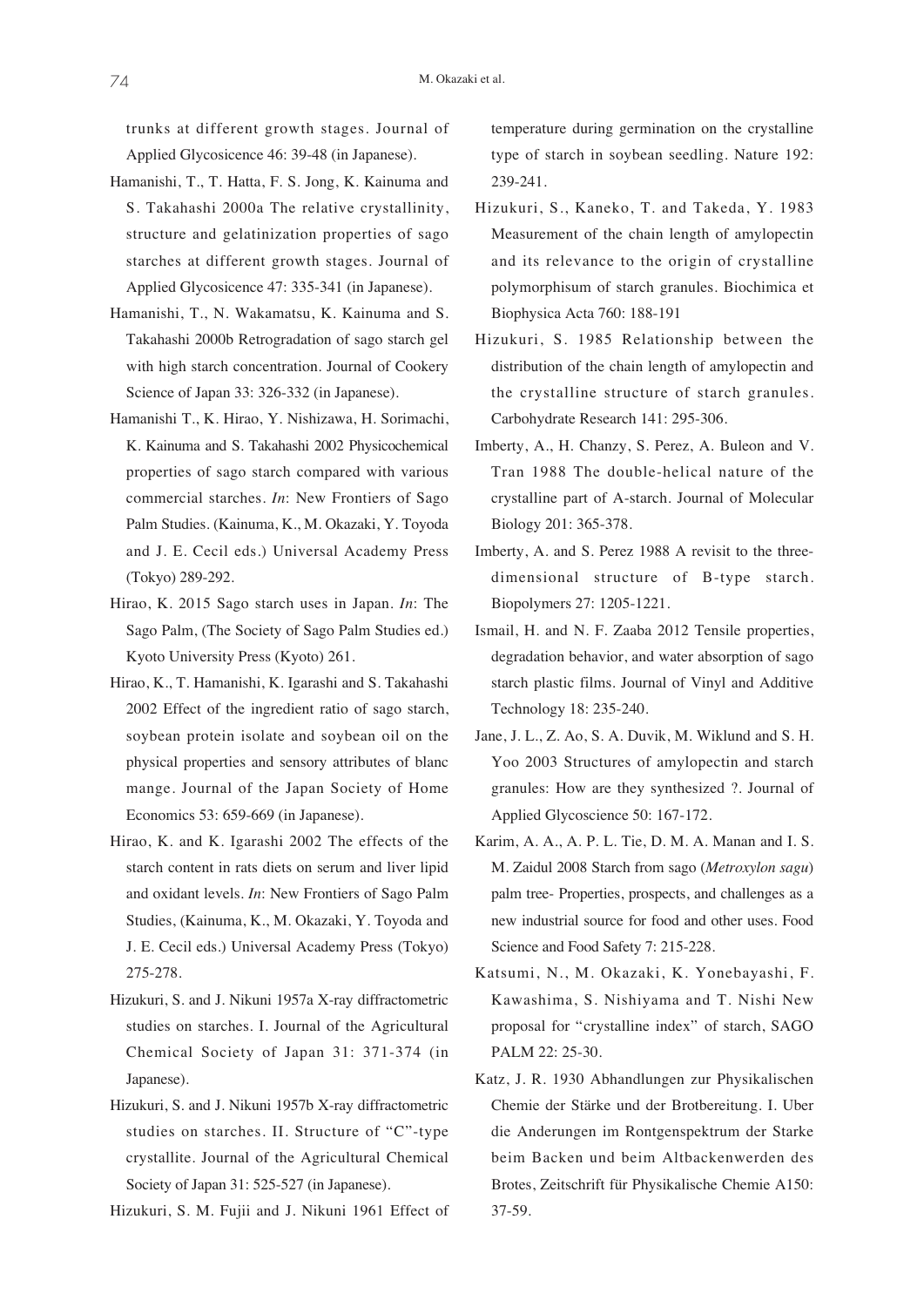- Katz, J. R. and T. B. van Itallie 1930 The physical chemistry of starch and bread making. V. All varieties of starch have similar retrogradation spectra. Zeitschrift für Physikalische Chemie A 150: 90-99.
- Kawabata, A., S. Sawayama and N. Nagashima, R. R. del Rasario and M. Nagashima 1984 Some physicchemical properties of starches from cassava, arrowroot and sago. Journal of the Japanese Society of Starch Science 31: 224-232.
- Konuma, H., R. Rolle and S. Boromthanarat 2012 Adding value to underutilized food resources: Substituting wheat flour with sago starch in cookie formation. Journal of Agricultural Technology 8: 1067-1077.
- Kozlov, S. S., A. Blennow, A. V. Krivandin and V. P. Yuryev 2007 Structural and thermodynamic properties of starches extracted from GBSS and GWD suppressed potato lines. Biological Macromolecules 40: 449-460
- Leong, Y. H., A. A. Karim and M. H. Norziah 2007 Efffect of pullulanase debranching of sago (*Metroxylon sagu*) starch at subgelatinization temperature on the yield of resistant starch. Starch/Stärke 59: 21-32.
- Md Zaidul, I. S., A. A. Karim, D. M. A. Manan, Nik Norulaini, N. A. and A. K. M. Omar 2003 Gelatinization properties of sago and wheat flour mixtures. ASEAN Food Journal 12: 199-209.
- Mousseri, J., M. P. Steinberg, A. I. Nelson and L. S. Wei 1974 Bound water capacity of corn starch and its derivatives by NMR. Journal of Food Science 39: 114-116.
- Nikuni, J. 1956 Structure of starch granule. Journal of the Agricultural Chemical Society of Japan 30: A131-137 (in Japanese).
- Nikuni, J., E. Fuwa and C. Tatsumi 1948 X-ray diffractometric studies on starches. Journal of the Agricultural Chemical Society of Japan 22: 91-93 (in Japanese).
- Nikuni, J., S. Hizukuri, M. Fujii, K. Doi, H. Hasegawa, T. Moriwaki, S. Nara and I. Maeda

1963 Effect of cultivating soil temperature on the properties of sweet potato starch. Journal of the Agricultural Chemical Society of Japan 11: 673- 676 (in Japanese).

- Odeku, O. A. 2013 Potentials of tropical starches as pharmaceutical excipients: A review. Starch/Stärke 65: 89-106.
- Okazaki, M., M. Igura, S. D. Kimura, S. B. Lina, S. Matsumura, T. Nakato, K. Takahashi, M. A. Quevedo and A. B. Loreto 2008 Development of the structure of sago starch. *In*: New Frontiers of Sago Palm Studies (Kainuma, K., M. Okazaki, Y. Toyoda and J. E. Cecil eds.) Universal Academy Press (Tokyo) 127-135.
- Oostergetel, G. T. and E. F. J. van Brugggen 1993 The crystalline domains in potato starch granules are arranged in a helical fashion. Carbohydrate Polymers 21: 7-12.
- Oya, C. and S. Takahashi 1987a Application of sago starch to baked foods (Part 1). Journal of Cookery Science of Japan 20: 362-370 (in Japanese).
- Oya, C. and S. Takahashi 1987b Application of sago starch to baked foods (Part 1), Degree of gelatinization and texture of sago starch baked. Journal of Cookery Science of Japan 20: 371-377 (in Japanese).
- Oya, C., S. Takahashi and T. Watanabe1990 Texture evaluation of fenpi made of sago starch by physical and sensory method. Journal of Cookery Science of Japan 23: 293-301 (in Japanese).
- Polnaya, F. J., Haryadi, D. W. Marseno and M. N. Cahyanto 2013 Effects of phosphorylation and cross-linking on the pasting properties and molecular structure of sago starch. International Food Research Journal 20: 1609-1615.
- Pukkahuta, C. and S. Varavinit 2007 Structural transformation of sago starch by heat-moisture and osmotic-pressure treatment. Starch/Stärke 59: 624-631.
- Ratnam, B. V. V., M. N. Rao, M. D. Rao, S. S. Rao and C. Ayyanna 2003 Optimization of fermentation conditions for the production of ethanol from sago